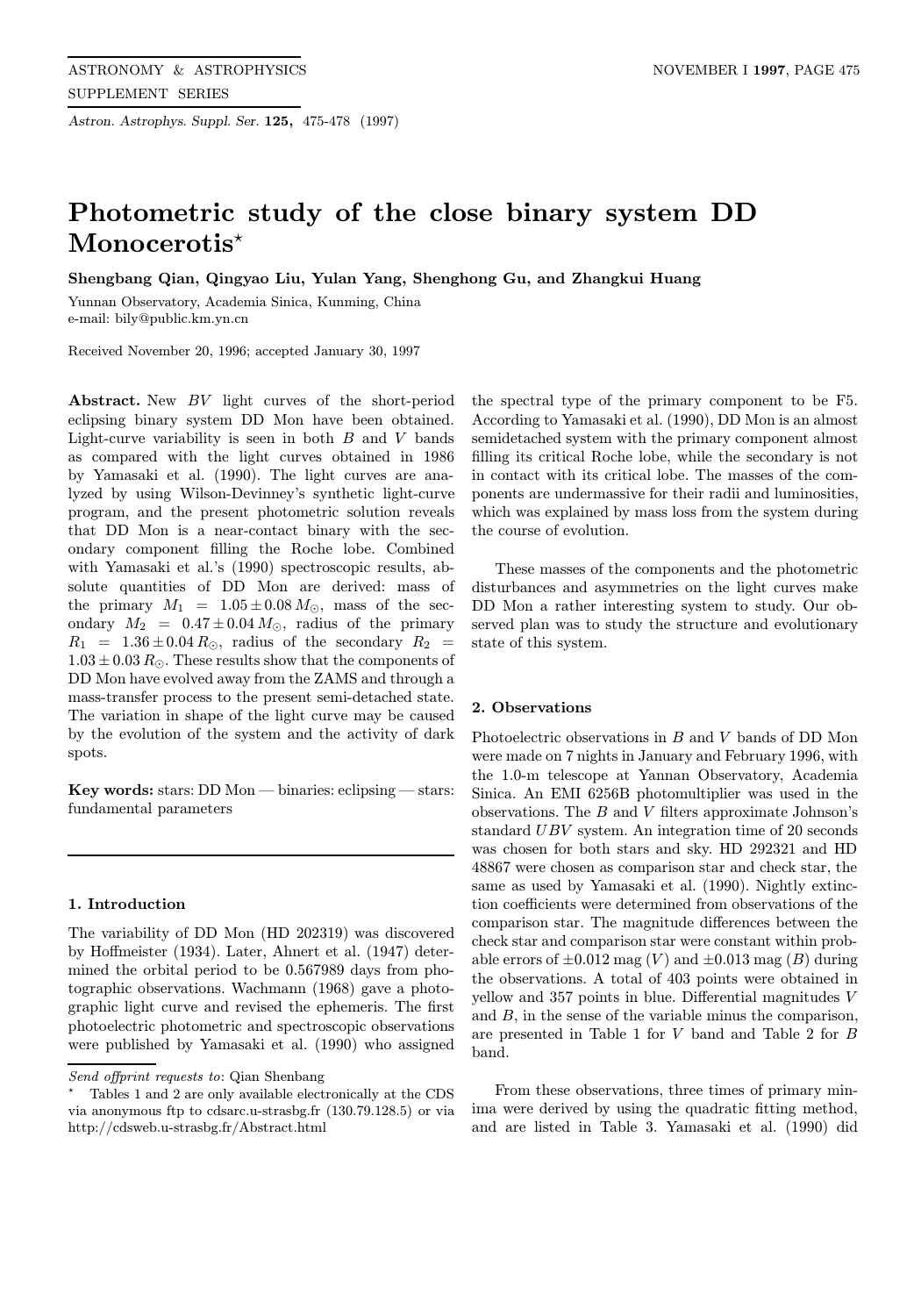not publish their times of light minima. They used Wachmann's light elements to compute the phases of their observations and applied the correction of −0.108 P in their calculations. In this study, we have calculated a new ephemeris of DD Mon by combining our three times of light minima with the four times of light minima determined from yamasaki et al.'s (1990) observations, as

Min. I = HJD2450100.2891 ± 17 +0. <sup>d</sup>56801688 ± 34 × E

The  $O - C$  values listed in Table 3, were calculated with the new ephemeris. The observed times of light minima are too few to study any period change of the system. More observations for DD Mon will be necessary to determine the period behaviour of this system.

The light variations of DD Mon relative to HD 292321 are shown in Fig. 1 as open circles. To compare with the 1985/1986 observations published by Yamasaki et al. (1990), we also show their observations in Fig. 1 as filled circles. It is very clear that the light curves of DD Mon have changed in the time interval between 1985/1986 and 1996. The maximum brightness of our light curves was fainter by 0.03 mag  $(B)$  and 0.08 mag  $(V)$  and the minimum brightness was also fainter by  $0.08$  mag  $(B)$  and 0.12 mag  $(V)$  as compared with the 1985/1986 observations. The photometric asymmetries (O'Connell effect) on Yamasaki et al.'s (1990) light curves are not seen on our light curves.

#### 3. Photometric solution

Photometric solutions of DD Mon were obtained by using the 1992 version of the Wilson-Devinney program (Wilson 1992). The present observations were combined into 60 and 55 normal points in  $V$  and  $B$ , and the number of the individuals in each normal point was taken as the weight of each point. DD Mon is a single-lined spectroscopic binary (SB1) (Yamasaki et al. 1990), and so the spectroscopic orbit can not provide the mass ratio  $q$  directly. A search for a reliable mass ratio  $q$  via the photometric solution is very necessary. As the B observations at secondary minimum is slightly deficient, the single  $V$  light curve was employed in deriving the mass ratio  $q$ . According to the spectrum F5 of DD Mon (Yamasaki et al. 1990), we adopted the temperature of 6600 K for star 1 (star eclipsed at Min.I). The gravity-darkening  $g_1 = g_2 = 0.32$ , the bolometric albedo  $A_1 = A_2 = 0.5$ , and the limb-darkening coefficients  $x_1 = 0.78, x_2 = 0.84(B)$  and  $x_1 = 0.60, x_2 = 0.68(V)$ were assumed. The solutions for several assumed values of mass ratio  $q$  ( $q = 0.3, 0.4, 0.5, 0.6, 0.7, 0.8, 0.9$ ) were obtained. The adjustable parameters were: the inclination i, the mean temperature of star  $2, T_2$ , the monochromatic luminosity of star  $1, L_1$ , and the dimensionless potentials of star 1 and star 2,  $\Omega_1$  and  $\Omega_2$ .

For all mass ratios the calculation started at mode 2 (detached mode). In the calculation we found that the solution converged to mode 5 (semi-detached mode) when  $q = 0.3, 0.4, 0.5$  and 0.6, and the solution converged to mode 2 when  $q = 0.7, 0.8$  and 0.9. The resulting sums of weighted square deviations  $\sum$  for each value of q are listed in Table 4 and plotted in Fig. 2. A minimum of  $\Sigma$  is achieved at  $q = 0.5$ . Therefore, we chose the initial value of  $q$  to be 0.5 and made it an adjustable parameter. Then we performed a differential correction until it converged and found that the mass ratio q converged to  $q = 0.45 \pm 0.01$ . Finally, we fixed the mass ratio  $q = 0.45$ , and used the two-colour B and V observations to derive the photometric parameters of DD Mon as listed in Table 5. Figure 3 shows the theoretical light curves (solid lines) computed with these parameters. Our solution reveals that the system is a semi-detached binary with the secondary component filling its Roche lobe.

### 4. Conclusion and discussion

Our photometric parameters (Table 5) have been combined with Yamasaki et al.'s (1990) spectroscopic elements to obtain absolute values of DD Mon:

|                                                             | Mass of the primary $M_1 = 1.05 \pm 0.08 M_{\odot}$ |
|-------------------------------------------------------------|-----------------------------------------------------|
| Mass of the secondary $M_2 = 0.47 \pm 0.04 M_{\odot}$       |                                                     |
| Radius of the primary $R_1 = 1.36 \pm 0.04 R_{\odot}$       |                                                     |
| Radius of the secondary $R_2 = 1.03 \pm 0.03 R_{\odot}$     |                                                     |
| Luminosity of the primary $L_1 = 3.13 \pm 0.18 L_{\odot}$   |                                                     |
| Luminosity of the secondary $L_2 = 0.65 \pm 0.04 L_{\odot}$ |                                                     |
|                                                             | Separation $A = 3.32 \pm 0.10 R_{\odot}$ .          |

The present solution indicates that DD Mon is a semidetached system with the secondary component filling its Roche lobe. Yamasaki et al.'s (1990) solution indicated a near-semidetached system with the primary component almost filling its Roche lobe. The photometric parameters are also distinctly different, which may be caused by the following reasons: (1) Yamasaki et al. (1990) and we used different analysis method. They used their own program, while we employed Wilson-Devinney's synthetic code. Generally speaking, the two methods should give the same solutions, but, for binaries with some photometric disturbances, the solution often is not unique; there are two minimal values on the  $\sum$  −q diagram (Fig. 2), one at  $q = 0.5$ , the other at  $q = 0.7$ . As we can see in Fig. 2, Yamasaki et al.'s solution (at  $q = 0.7$ ) appear to be local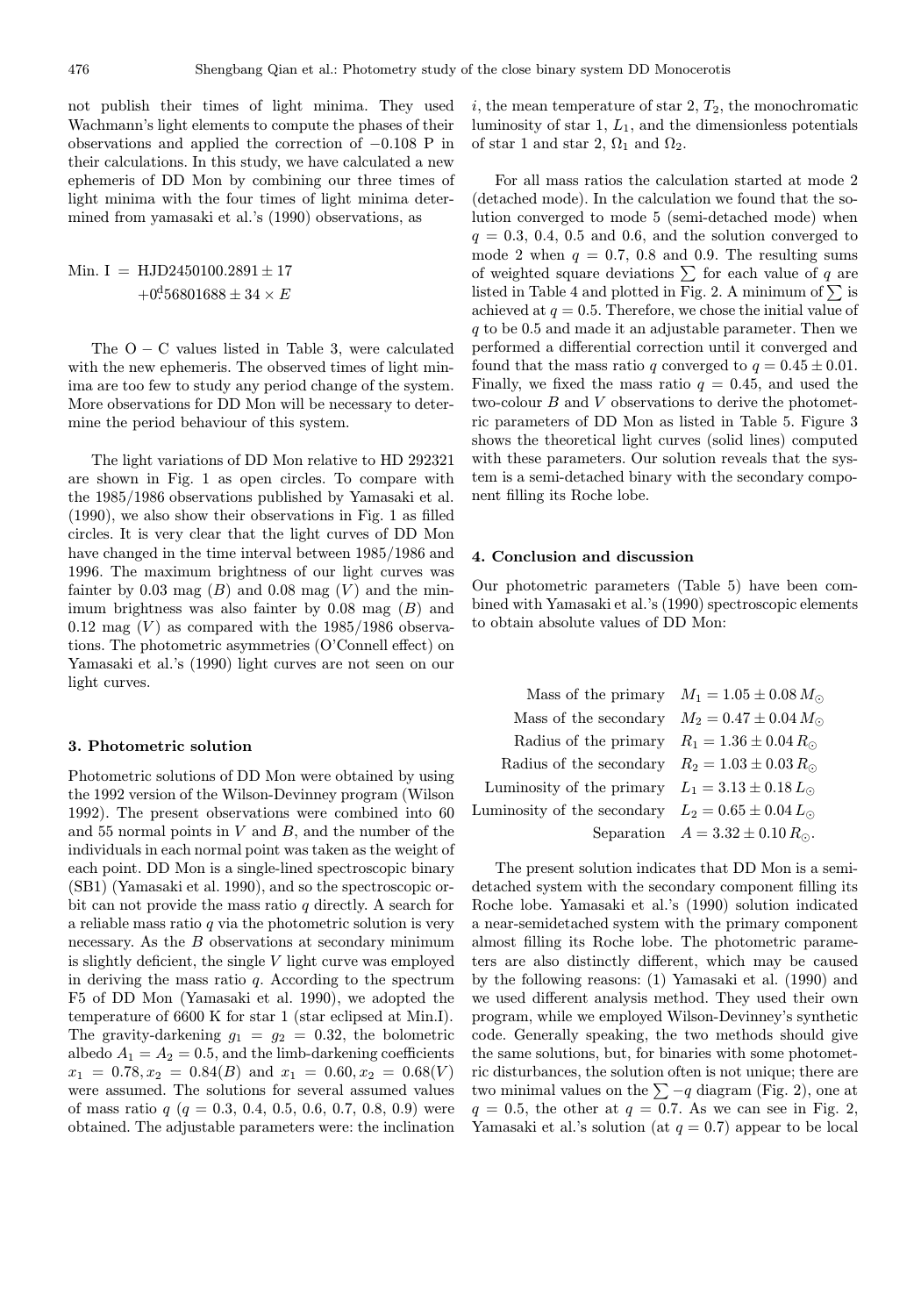Table 3. Times of light minimum for DD Mon

| JD.Hel.      | $\rm Errors(days)$ | E         | $O - C$   | <b>Observers</b> |
|--------------|--------------------|-----------|-----------|------------------|
| 2446411.3042 | 0.0012             | $-6494.5$ | $+0.0007$ | Yamasaki et al.  |
| 2446420.1085 | 0.0009             | $-6479$   | $+0.0008$ | Yamasaki et al.  |
| 2446443.1111 | 0.0009             | $-6438.5$ | $-0.0013$ | Yamasaki et al.  |
| 2446443.9643 | 0.0019             | $-6437$   | $-0.0001$ | Yamasaki et al.  |
| 2450100.2908 | 0.0004             | $\theta$  | $+0.0017$ | present          |
| 2450124.1447 | 0.0004             | 42        | $-0.0011$ | present          |
| 2450128.1213 | 0.0004             | 49        | $-0.0006$ | present          |

**Table 4.** The mass ratio q and corresponding residual  $\sum W_i(\mathbf{O} - \mathbf{C})_i^2$ 

|                                                             |  | $0.3$ $0.4$ $0.5$ $0.6$ $0.7$ $0.8$ $0.9$ |  |  |
|-------------------------------------------------------------|--|-------------------------------------------|--|--|
| $\Sigma(\times 10^{-3})$ 3.91 2.81 2.75 2.94 2.85 3.08 3.17 |  |                                           |  |  |

Table 5. Photometric solutions for DD Mon

| Parameter       | Photometric element      |
|-----------------|--------------------------|
| q               | $0.45\pm0.01$            |
| i               | $76.5 + 0.4$             |
| $L_1/(L_1+L_2)$ | $0.8452 \pm 0.0034$      |
| $L_1/(L_1+L_2)$ | $0.8815 \pm 0.0034$      |
| $g_1 = g_2$     | 0.32                     |
| $A_1 = A_2$     | 0.5                      |
| $\Omega_1$      | $2.9797 + 0.0093$        |
| $\Omega_2$      | 2.7718                   |
| $x_{1B}$        | 0.750                    |
| $x_{2B}$        | 0.810                    |
| $x_{1V}$        | 0.600                    |
| $x_{2V}$        | 0.680                    |
| $T_1$           | 6600 K                   |
| $T_2$           | $5118 \pm 20 \mathrm{K}$ |
| $r_1(pole)$     | $0.3905 \pm 0.0014$      |
| $r_1(point)$    | $0.4515 \pm 0.0029$      |
| $r_1(side)$     | $0.4095 \pm 0.0017$      |
| $r_1(back)$     | $0.4274 \pm 0.0020$      |
| $r_2(pole)$     | 0.2915                   |
| $r_2(point)$    | 0.4187                   |
| $r_2(side)$     | 0.3041                   |
| $r_2(back)$     | 0.3367                   |

solutions. (2) The variation of light curves may also contribute to the differences in solutions.

Radius of the secondary  $R_2 = 0.68 \pm 0.11 R_{\odot}$ Separation  $A = 2.47 \pm 0.37 R_{\odot}$ .

Yamasaki et al.'s (1990) absolute parameters derived from their photometric mass ratio  $q = 0.7 \pm 0.15$  are:

|                                                       | Mass of the primary $M_1 = 0.37 \pm 0.20 M_{\odot}$ |
|-------------------------------------------------------|-----------------------------------------------------|
| Mass of the secondary $M_2 = 0.26 \pm 0.09 M_{\odot}$ |                                                     |
| Radius of the primary $R_1 = 0.99 \pm 0.18 R_{\odot}$ |                                                     |

These absolute parameters suggest that the components of DD Mon are very undermassive for their radii and luminosities, indicating that the components of DD Mon are giants or subgiants. This is unlikely because the evolution times of components with such small masses are longer than the lifetime of the Galaxy. Yamasaki et al. (1990) proposed that this was caused by mass loss from the system during the course of evolution. Their finding that